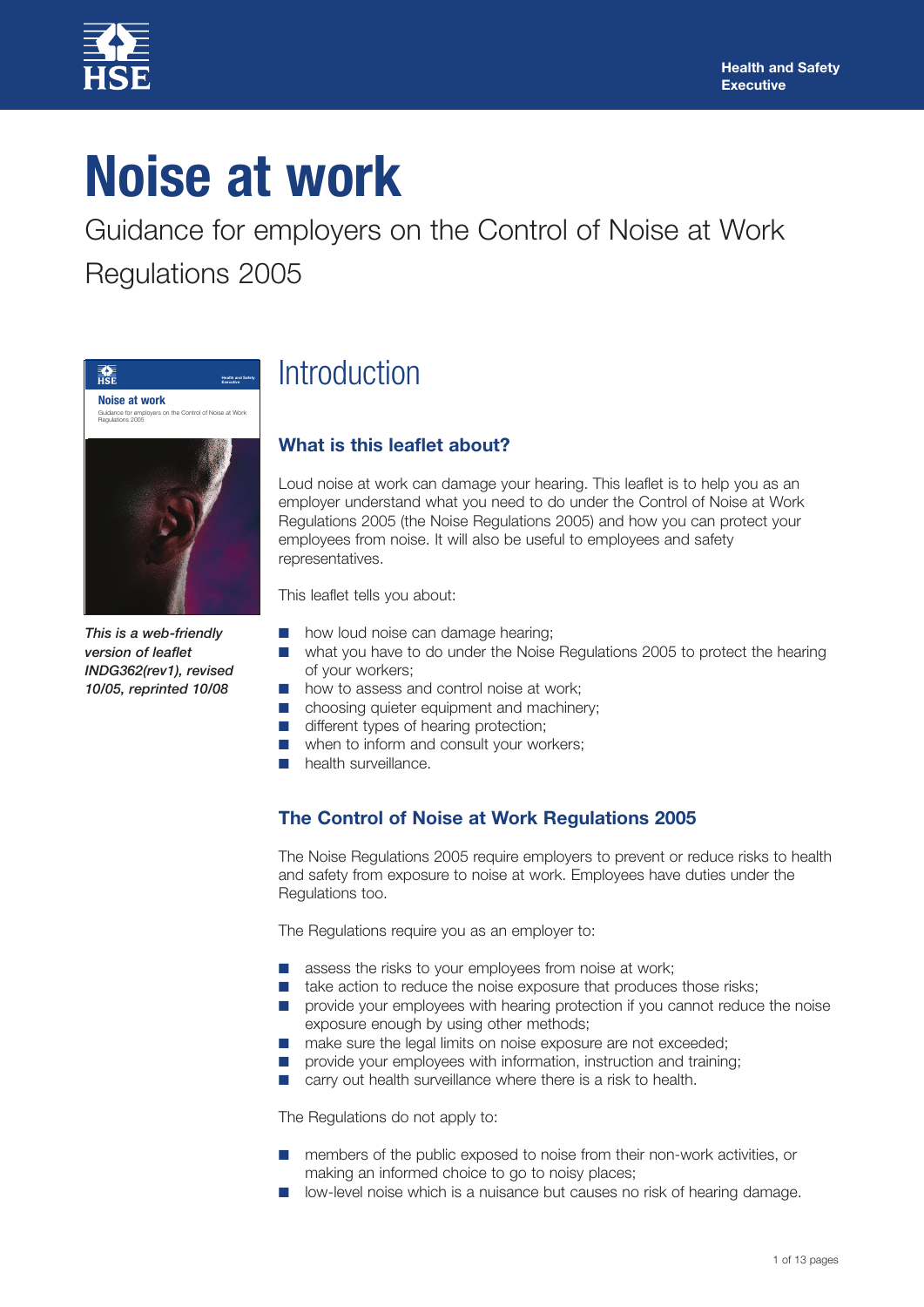From 6 April 2008, the Noise Regulations 2005 also apply to the music and entertainment industry. See *Sound advice* (ISBN 978 0 7176 6307 1) or look at http://soundadvice.info.

#### **Do you have a noise problem at work?**

This will depend on how loud the noise is and how long people are exposed to it. As a simple guide you will probably need to do something about the noise if any of the following apply:

- Is the noise intrusive like a busy street, a vacuum cleaner or a crowded restaurant – for most of the working day?
- **■** Do your employees have to raise their voices to carry out a normal conversation when about 2 m apart for at least part of the day?
- **■** Do your employees use noisy powered tools or machinery for more than half an hour each day?
- Do you work in a noisy industry, eg construction, demolition or road repair; woodworking; plastics processing; engineering; textile manufacture; general fabrication; forging, pressing or stamping; paper or board making; canning or bottling; foundries?
- Are there noises due to impacts (such as hammering, drop forging, pneumatic impact tools etc), explosive sources such as cartridge-operated tools or detonators, or guns?

Noise can also be a safety hazard at work, interfering with communication and making warnings harder to hear.

#### **How is noise measured?**

Noise is measured in decibels (dB). An 'A-weighting' sometimes written as 'dB(A)', is used to measure average noise levels, and a 'C-weighting' or 'dB(C)', to measure peak, impact or explosive noises.

You might just notice a 3 dB change in noise level, because of the way our ears work. Yet every 3 dB doubles the noise, so what might seem like small differences in the numbers can be quite significant.

Some examples of typical noise levels are shown in Figure 1. This shows that a quiet office may range from 40-50 dB, while a road drill can produce 100-110 dB.



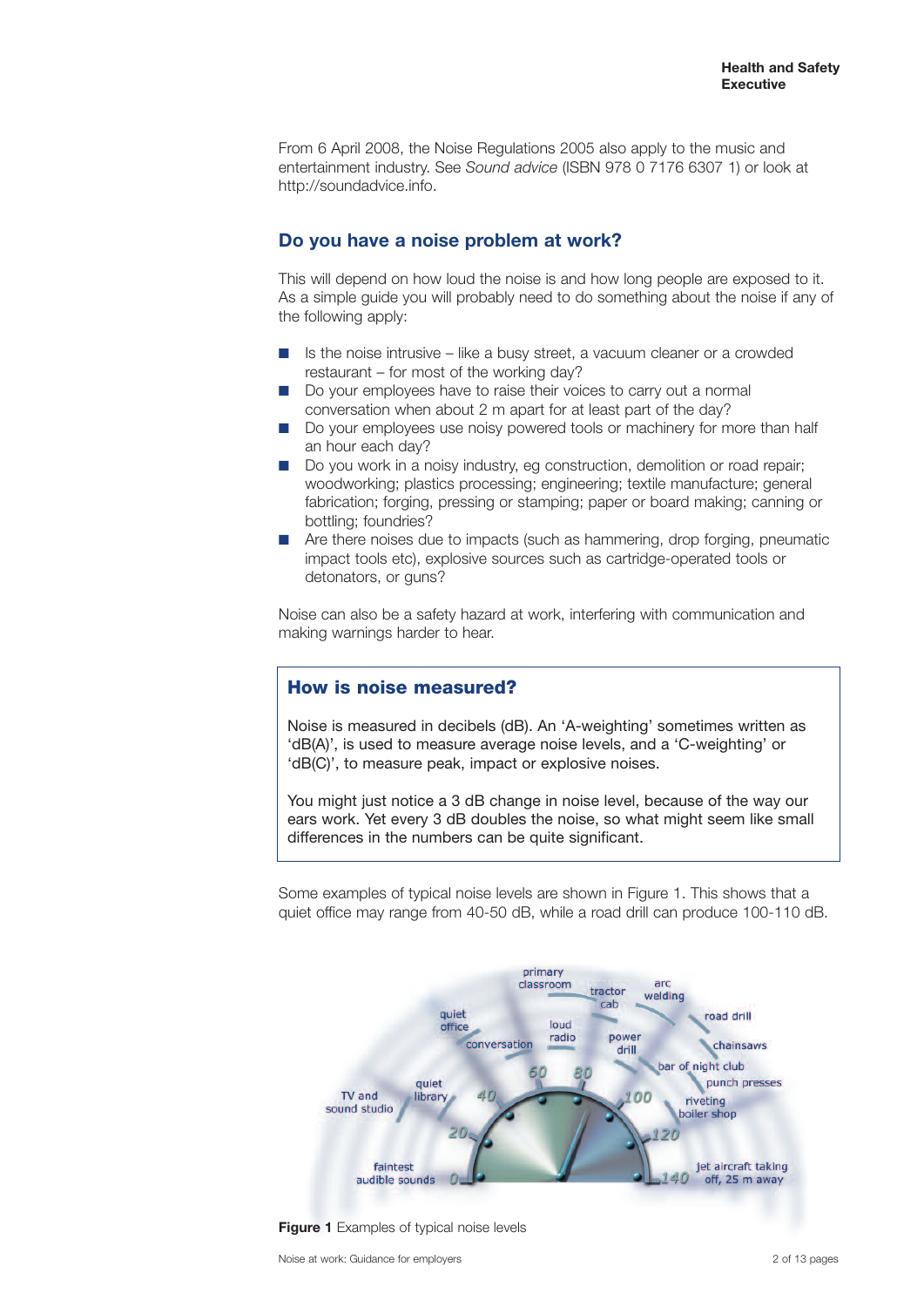### The health effects of noise at work

### **Hearing loss**

Noise at work can cause hearing loss which can be temporary or permanent. People often experience temporary deafness after leaving a noisy place. Although hearing recovers within a few hours, this should not be ignored. It is a sign that if you continue to be exposed to the noise your hearing could be permanently damaged. Permanent hearing damage can be caused immediately by sudden, extremely loud, explosive noises, eg from guns or cartridge-operated machines.

But hearing loss is usually gradual because of prolonged exposure to noise. It may only be when damage caused by noise over the years combines with hearing loss due to ageing that people realise how deaf they have become. This may mean their family complains about the television being too loud, they cannot keep up with conversations in a group, or they have trouble using the telephone. Eventually everything becomes muffled and people find it difficult to catch sounds like 't', 'd' and 's', so they confuse similar words.

Hearing loss is not the only problem. People may develop tinnitus (ringing, whistling, buzzing or humming in the ears), a distressing condition which can lead to disturbed sleep.

#### **Remember: Young people can be damaged as easily as the old**

### Noise levels

### **What are the action levels and limit values?**

The Noise Regulations require you to take specific action at certain action values. These relate to:

- the levels of exposure to noise of your employees averaged over a working day or week; and
- **■** the maximum noise (peak sound pressure) to which employees are exposed in a working day.

The values are:

- lower exposure action values:
	- daily or weekly exposure of 80 dB;
	- peak sound pressure of 135 dB;
- upper exposure action values:
	- daily or weekly exposure of 85 dB;
	- peak sound pressure of 137 dB.

The actions you need to take are described in the rest of this leaflet. Figure 2 will also help you decide what you need to do.

There are also levels of noise exposure which must not be exceeded:

- **■** exposure limit values:
	- daily or weekly exposure of 87 dB;
	- peak sound pressure of 140 dB.

These exposure limit values take account of any reduction in exposure provided by hearing protection.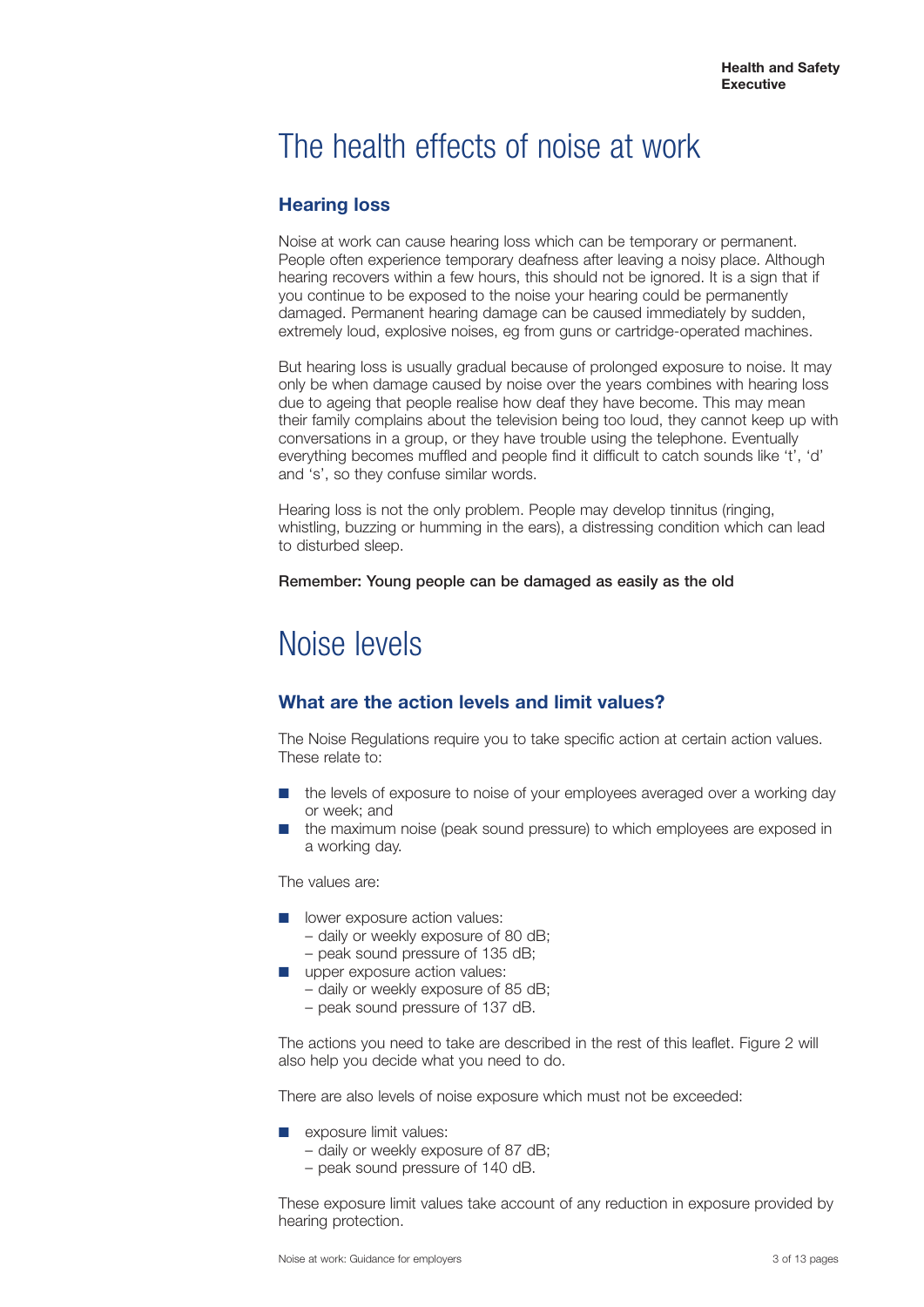### Risk assessment

### **How do I get started?**

If you answered 'yes' to any of the questions in the section 'Do you have a noise problem', you will need to assess the risks to decide whether any further action is needed, and plan how you will do it.

The aim of the risk assessment is to help you decide what you need to do to ensure the health and safety of your employees who are exposed to noise. It is more than just taking measurements of noise – sometimes measurements may not even be necessary. Your risk assessment should:

- **■** identify where there may be a risk from noise and who is likely to be affected;
- contain a reliable estimate of your employees' exposures, and compare the exposure with the exposure action values and limit values;
- identify what you need to do to comply with the law, eg whether noise-control measures or hearing protection are needed, and, if so, where and what type; and
- **identify any employees who need to be provided with health surveillance and** whether any are at particular risk.

It is essential that you can show that your estimate of employees' exposure is representative of the work that they do. It needs to take account of:

- the work they do or are likely to do;
- the ways in which they do the work; and
- how it might vary from one day to the next.

Your estimate must be based on reliable information, eg measurements in your own workplace, information from other workplaces similar to yours, or data from suppliers of machinery.

You must record the findings of your risk assessment. You need to record in an action plan anything you identify as being necessary to comply with the law, setting out what you have done and what you are going to do, with a timetable and saying who will be responsible for the work.

Review your risk assessment if circumstances in your workplace change and affect noise exposures. Also review it regularly to make sure that you continue to do all that is reasonably practicable to control the noise risks. Even if it appears that nothing has changed, you should not leave it for more than about two years without checking whether a review is needed.

### **Competence**

You need to make sure that your risk assessment:

- has been drawn up by someone who is competent to carry out the task: and
- is based on advice and information from people who are competent to provide it.

You, or people within your company, may well be competent in some or all areas. You may, however, choose or need to go to external consultants.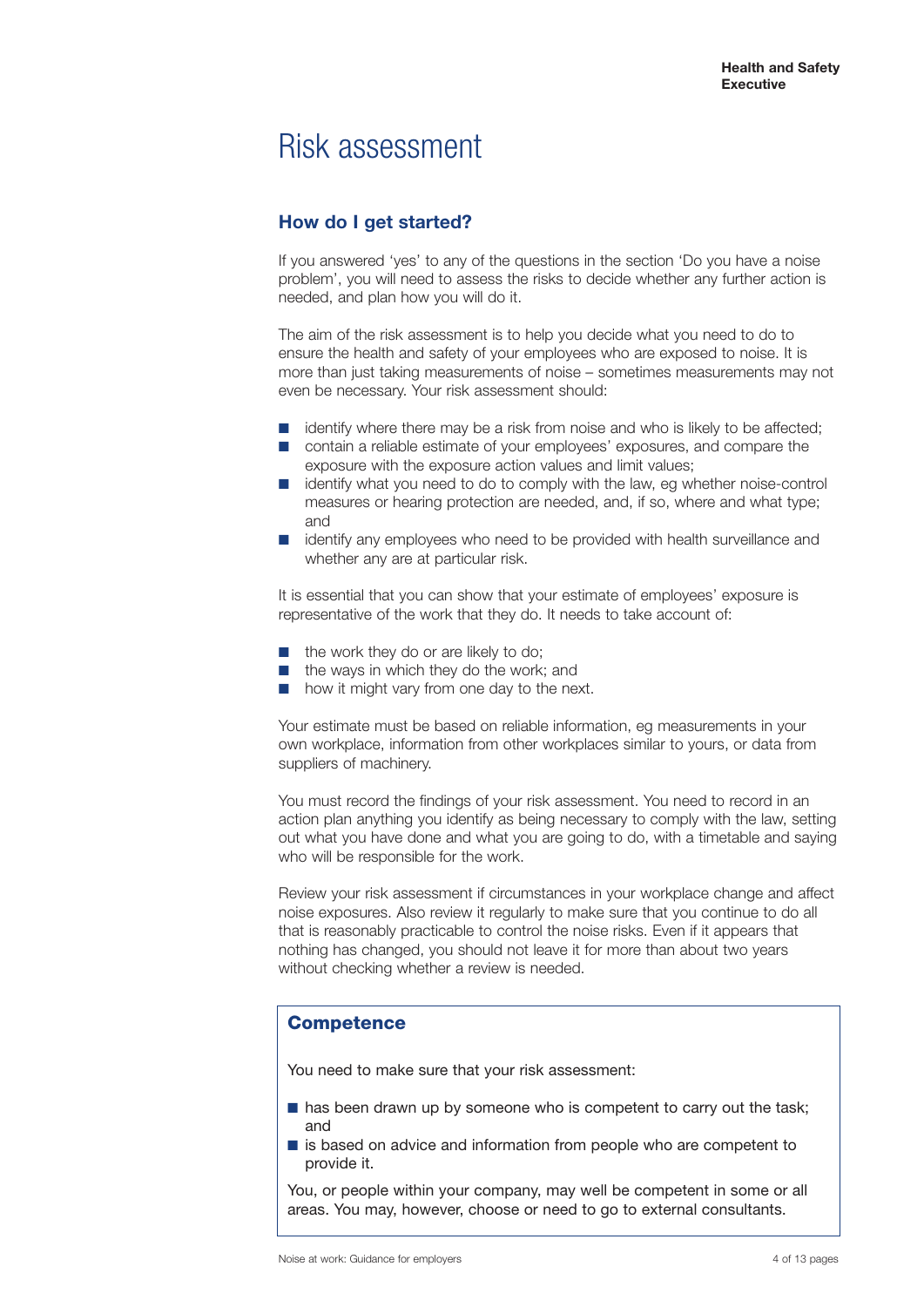### Control the risks

### **How do I control the risks from noise?**

The purpose of the Noise Regulations 2005 is to make sure that people do not suffer damage to their hearing – so controlling noise risks and noise exposure should be where you concentrate your efforts.

Wherever there is noise at work you should be looking for alternative processes, equipment and/or working methods which would make the work quieter or mean people are exposed for shorter times. You should also be keeping up with what is good practice or the standard for noise control within your industry.

Where there are things you can do to reduce risks from noise, that are reasonably practicable, they should be done. However, where noise exposures are below the lower exposure action values, risks are low and so you would only be expected to take actions which are relatively inexpensive and simple to carry out.

Where your assessment shows that your employees are likely to be exposed at or above the upper exposure action values, you must put in place a planned programme of noise control.

### **How do I use the information from my risk assessment?**

Your risk assessment will have produced information on the risks and an action plan for controlling noise. Use this information to:

- tackle the immediate risk, eg by providing hearing protection;
- **identify what is possible to control noise, how much reduction could be** achieved and what is reasonably practicable;
- establish priorities for action and a timetable (eg consider where there could be immediate benefits, what changes may need to be phased in over a longer period of time and the number of people exposed to the noise in each case);
- assign responsibilities to people to deliver the various parts of the plan;
- ensure the work on noise control is carried out;
- check that what you have done has worked.

### **How do I reduce noise?**

There are many ways of reducing noise and noise exposure – often a combination of methods works best. First think about how to remove the loud noise altogether. If that is not possible, do all you can to control the noise at source, consider redesigning the workplace and reorganising working patterns. Take measures to protect individual workers if you need to. Consider the following:

- Use a different, quieter process or quieter equipment, eg: – can you do the work in some other quieter way?
	- can you replace whatever is causing the noise with something that is less noisy?
	- introduce a low-noise purchasing policy for machinery and equipment.
- Introduce engineering controls:
	- avoid metal-on-metal impacts, eg line chutes with abrasion-resistant rubber, and reduce drop heights;
	- vibrating machine panels can be a source of noise add material to reduce vibration ('damping');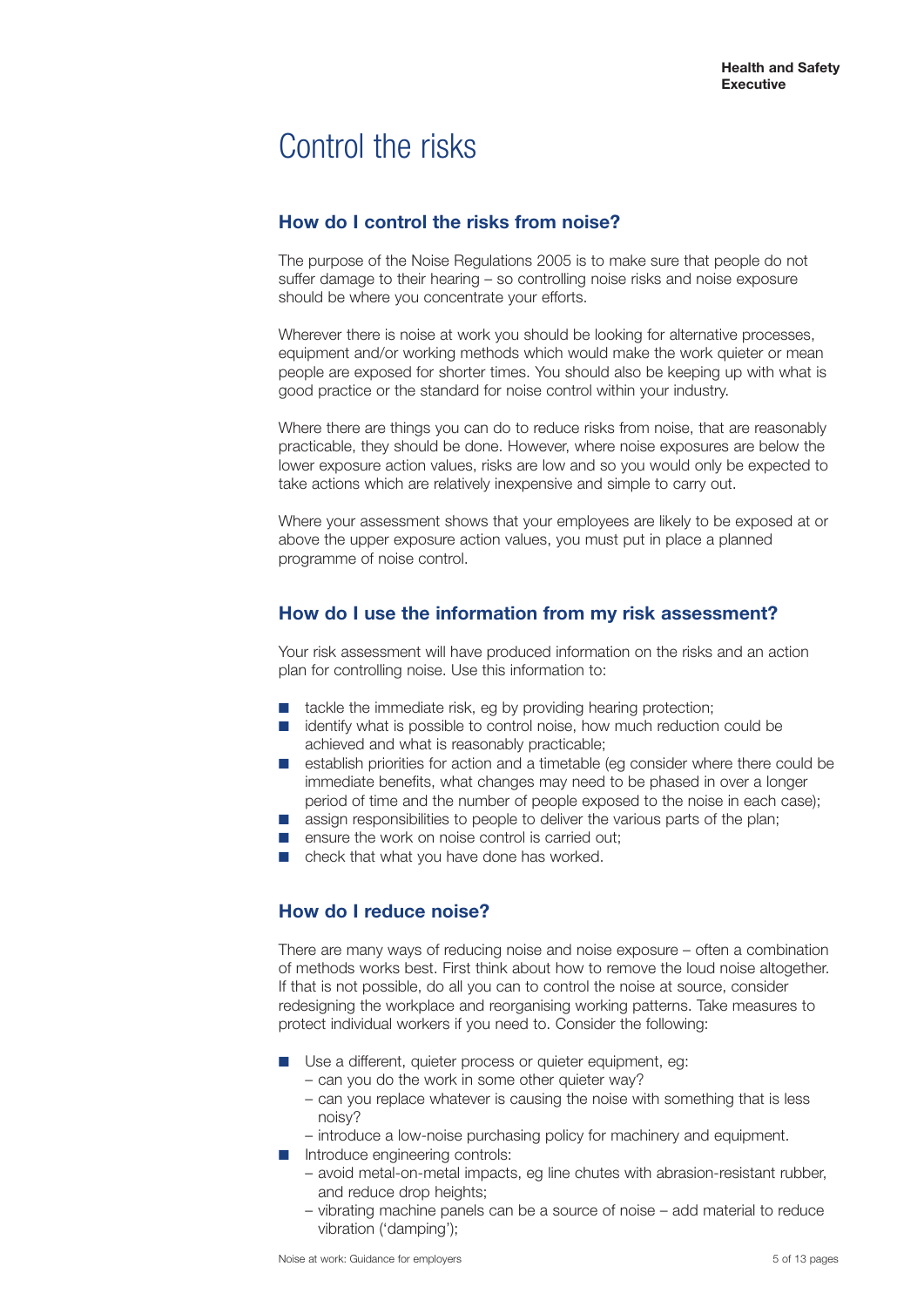- isolate vibrating machinery or components from their surroundings, eg with anti-vibration mounts or flexible couplings;
- fit silencers to air exhausts and blowing nozzles.
- Modify the paths by which the noise travels through the air to the people exposed, eg:
	- erect enclosures around machines to reduce the amount of noise emitted into the workplace or environment;
	- use barriers and screens to block the direct path of sound;
	- position noise sources further away from workers.
- Design and lay out the workplace for low noise emission, eg:
	- use absorptive materials within the building to reduce reflected sound, eg open cell foam or mineral wool;
	- keep noisy machinery and processes away from quieter areas;
	- design the workflow to keep noisy machinery out of areas where people spend most of their time.
- Limit the time spent in noisy areas every halving of the time spent in a noisy area will reduce noise exposure by 3 dB.

Proper and regular maintenance of machinery and equipment is essential as it will deteriorate with age and can become noisier. Listen out for changes in noise levels – it may be time to replace worn or faulty parts.

Specific guidance for particular industries and machines can be found in other HSE publications (look at www.hse.gov.uk). Also look at www.hse.gov.uk/noise for good practice solutions.

### A low-noise purchasing policy

### **How can I choose quieter equipment and machinery?**

Introducing a positive purchasing and hire policy can be the most cost-effective long-term measure you take to reduce noise at work. Choosing quieter equipment and machinery, whether it is bought or hired, from the start can save you the cost of introducing noise-reduction measures once it is installed or in use. You could do the following:

- **■** Consider at an early stage how new or replacement machinery could reduce noise levels in the workplace – set a target to reduce the noise levels if possible.
- Ensure you specify a realistic noise output level for all new machinery, and check that tenderers and suppliers are aware of their legal duties.
- Ask the suppliers about the likely noise levels under the particular conditions in which you will operate the machinery, as well as under standard test conditions. If you ask the same question to all suppliers you can compare information. Noise output data will only ever be a guide as many factors affect the noise levels experienced by employees, but it will help you to buy quieter machines.
- Try to purchase or hire only from suppliers who can demonstrate a low-noise design, with noise control as a standard part of the machine, not as a costly optional extra.
- Keep a record of your decision process, to help show that you have met your legal duties to reduce workplace noise.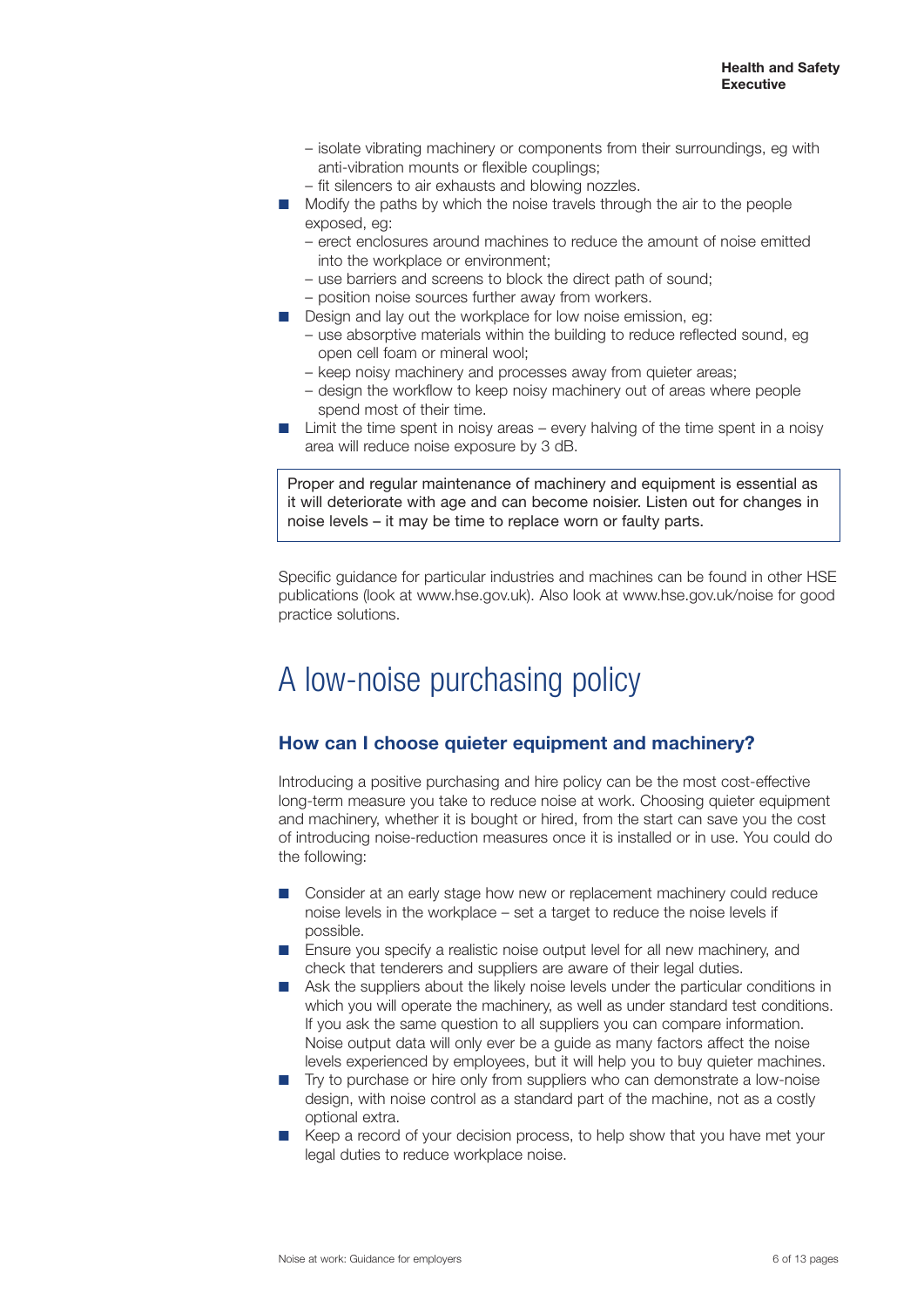Remember to ask your supplier about:

- installation arrangements, eg methods of mounting and location, to ensure machinery operates as quietly as possible;
- anything about how the machine operates which could affect the noise it produces;
- maintenance arrangements to ensure the machine continues to operate properly and does not get louder over time.

Under the Health and Safety at Work etc Act 1974 and the Supply of Machinery (Safety) Regulations 1992 (as amended) a supplier of machinery must do the following:

- Provide equipment that is safe and without risk to health, with the necessary information to ensure it will be used to meet those aims.
- Design and construct machinery so that the noise produced is as low as possible.
- Provide information about the noise the machine produces under actual working conditions.

New machinery must be provided with:

- a 'Declaration of Conformity' to show that it meets essential health and safety requirements;
- a 'CE' mark:
- instructions for safe installation, use and maintenance;
- information on the risks from noise at workstations, including:
	- A-weighted sound pressure level, where this exceeds 70 dB;
	- maximum C-weighted instantaneous sound pressure level, where this exceeds 130 dB;
	- sound power (a measure of the total sound energy) emitted by the machinery, where the A-weighted sound pressure level exceeds 85 dB;
- a description of the operating conditions under which the noise tests were carried out.

### Hearing protection

### **When should hearing protection be used?**

Hearing protection should be issued to employees:

- where extra protection is needed above what has been achieved using noise control;
- as a short-term measure while other methods of controlling noise are being developed.

You should not use hearing protection as an alternative to controlling noise by technical and organisational means.

Give HSE's pocket card INDG363(rev1) *Protect your hearing or lose it!* to your employees to remind them to wear their hearing protection.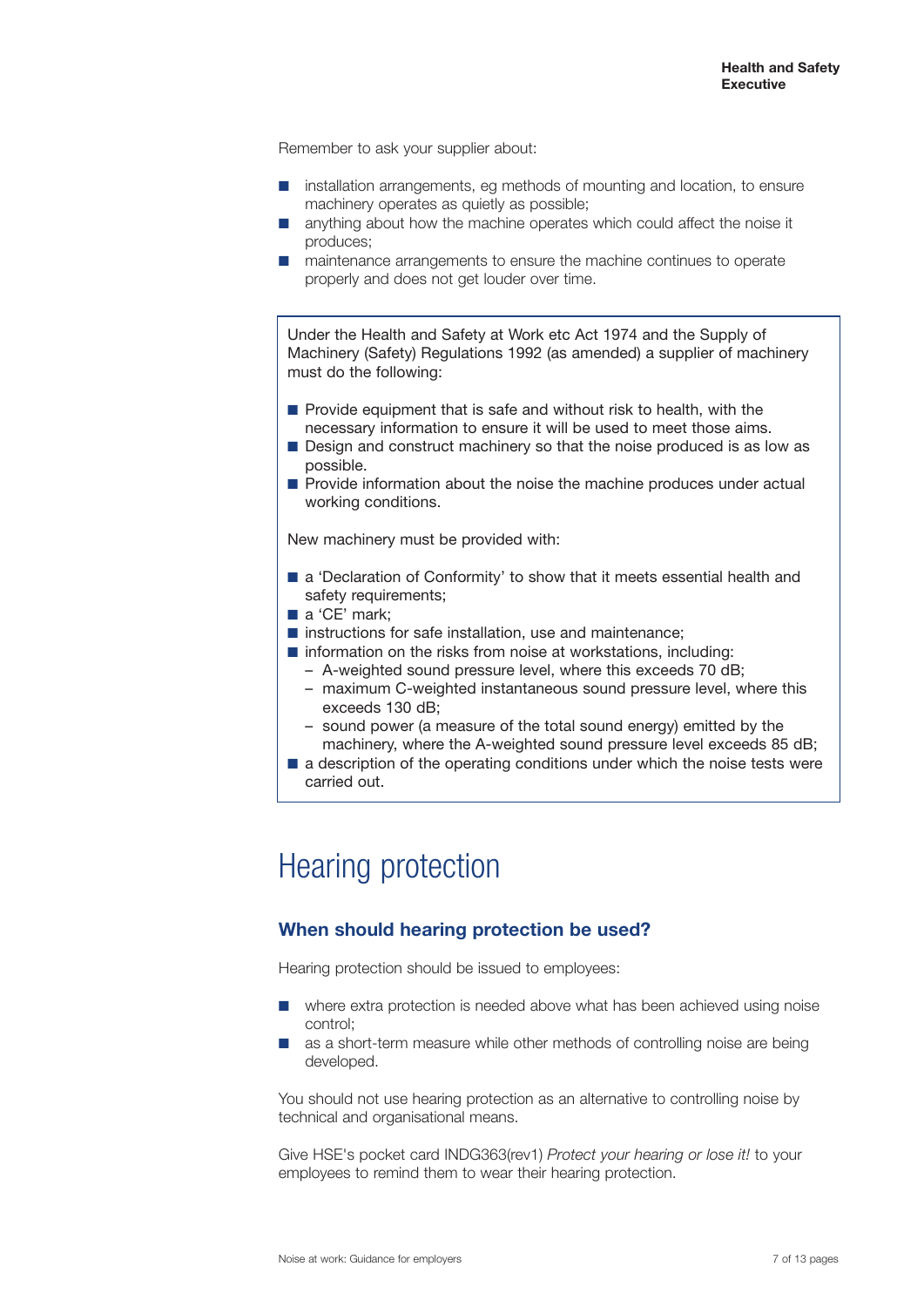



The problems of fitting earmuffs (eg with long hair, safety glasses or jewellery)



**Correct** 



Incorrect

The correct and incorrect fitting of earplugs

### **What does the law require employers to do?**

You are required to:

- provide your employees with hearing protectors if they ask for them and their noise exposure is between the lower and upper exposure action values;
- provide your employees with hearing protectors and make sure they use them properly when their noise exposure exceeds the upper exposure action values; identify hearing protection zones, ie areas where the use of hearing protection
- is compulsory, and mark them with signs if possible;
- **■** provide your employees with training and information on how to use and care for the hearing protectors;
- ensure that the hearing protectors are properly used and maintained.

### **How can hearing protection be used effectively?**

Do:

- make sure the protectors give enough protection aim at least to get below 85 dB at the ear;
- **■** target the use of protectors to the noisy tasks and jobs in a working day;
- **■** select protectors which are suitable for the working environment consider how comfortable and hygienic they are;
- think about how they will be worn with other protective equipment (eg hard hats, dust masks and eye protection);
- provide a range of protectors so that employees can choose ones which suit them.

Don't:

- provide protectors which cut out too much noise this can cause isolation, or lead to an unwillingness to wear them;
- make the use of hearing protectors compulsory where the law doesn't require it;
- have a 'blanket' approach to hearing protection better to target its use and only encourage people to wear it when they need to.

### **What about maintenance?**

You will need to make sure that hearing protection works effectively and check that:

- **■** it remains in good, clean condition;
- earmuff seals are undamaged;
- the tension of the headbands is not reduced:
- **■** there are no unofficial modifications;
- **■** compressible earplugs are soft, pliable and clean.

### **What checks do I have to make?**

You need to make sure that employees use hearing protection when required to. You may want to:

■ include the need to wear hearing protection in your safety policy. Put someone in authority in overall charge of issuing it and making sure replacements are readily available;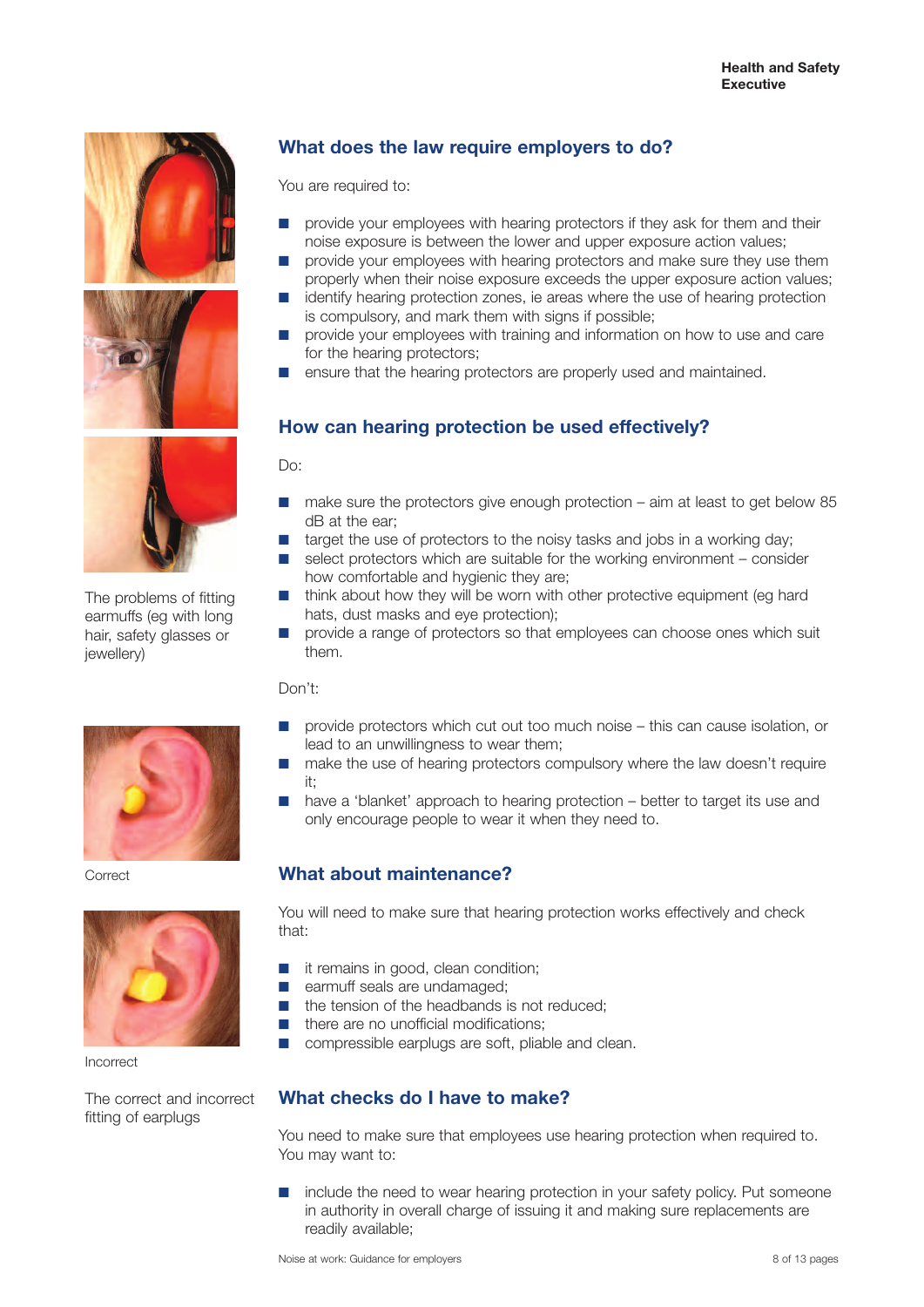- **■** carry out spot checks to see that the rules are being followed and that hearing protection is being used properly. If employees carry on not using it properly you should follow your normal company disciplinary procedures;
- **■** ensure all managers and supervisors set a good example and wear hearing protection at all times when in hearing protection zones;
- ensure only people who need to be there enter hearing protection zones and do not stay longer than they need to.

### Information, instruction and training

### **What do I need to tell my employees?**

It is important that employees understand the risks they may be exposed to. Where they are exposed above the lower exposure action values you should at least tell them:

- the likely noise exposure and the risk to hearing this noise creates:
- what you are doing to control risks and exposures;
- where and how people can obtain hearing protection;
- how to report defects in hearing protection and noise-control equipment:
- what their duties are under the Noise Regulations 2005;
- what they should do to minimise the risk, such as the proper way to use hearing protection and other noise-control equipment, how to look after it and store it, and where to use it;
- **■** your health surveillance systems.

Make sure you give information in a way the employee can be expected to understand (for example you might need to make special arrangements if the employee does not understand English or cannot read).

### **Employee and safety representatives**

Consulting with trade union-appointed safety representatives or other employee representatives is a legal requirement. Working with safety representatives and employees' representatives is a very useful means of communicating about health and safety matters in your workplace. For example, discuss with them your risk assessment and action plan, including any proposal to average exposure over a week, selection of hearing protection, any hearing protection zones and your health surveillance programme.

**Remember: Involving your employees in decisions can help improve working relationships, make your employees more receptive to new ideas and help you control exposure to noise.**

### Health surveillance

### **Providing health surveillance**

You must provide health surveillance (hearing checks) for all your employees who are likely to be frequently exposed above the upper exposure action values, or are at risk for any reason, eg they already suffer from hearing loss or are particularly sensitive to damage.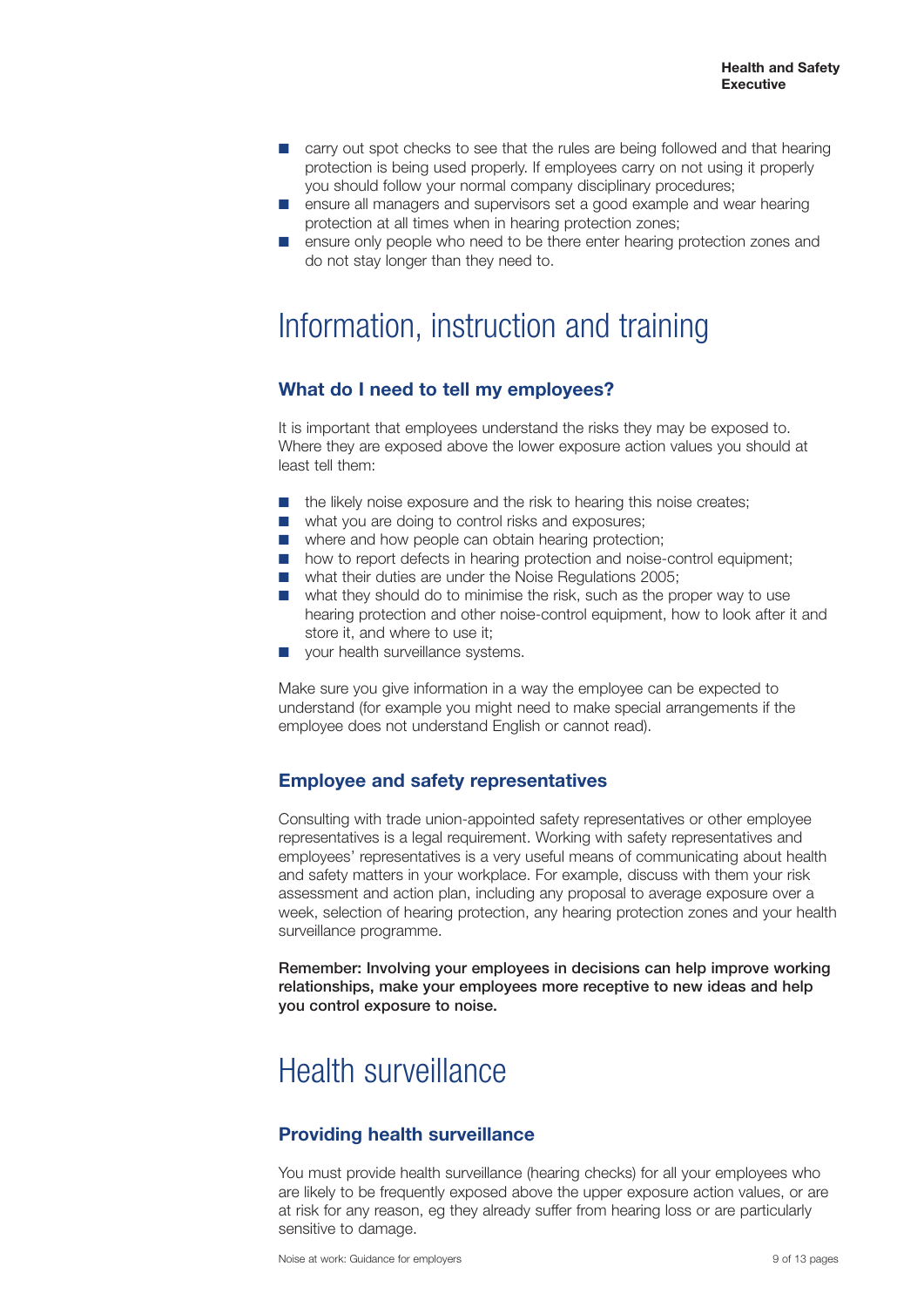The purpose of health surveillance is to:

- warn you when employees might be suffering from early signs of hearing damage:
- give you an opportunity to do something to prevent the damage getting worse;
- check that control measures are working.

Consult your trade union safety representative, or employee representative and the employees concerned before introducing health surveillance. It is important that your employees understand that the aim of health surveillance is to protect their hearing. You will need their understanding and co-operation if health surveillance is to be effective.

### **What is health surveillance?**

Health surveillance for hearing damage usually means:

- regular hearing checks in controlled conditions:
- telling employees about the results of their hearing checks:
- **■** keeping health records:
- ensuring employees are examined by a doctor where hearing damage is identified.

Ideally you would start the health surveillance before people are exposed to noise (ie for new starters or those changing jobs), to give a baseline. It can, however, be introduced at any time for employees already exposed to noise. This would be followed by a regular series of checks, usually annually for the first two years of employment and then at three-yearly intervals (although this may need to be more frequent if any problem with hearing is detected or where the risk of hearing damage is high).

The hearing checks need to be carried out by someone who has the appropriate training. The whole health surveillance programme needs to be under the control of an occupational health professional (for example a doctor or a nurse with appropriate training and experience). You, as the employer, have the responsibility for making sure the health surveillance is carried out properly.

### **How can I arrange health surveillance?**

Larger companies may have access to in-house occupational health services who may be able to carry out the programme. Where there are no facilities in-house you will need to use an external contractor. You may be able to find out about occupational health services through your trade association, or through local business support organisations.

#### **What should I expect from an occupational health service provider?**

A suitable occupational health service provider will be able to show you that they have the training and experience needed. They should be able to:

- advise you on a suitable programme for your employees;
- **■** set up the programme;
- provide suitably qualified and experienced staff to carry out the work;
- **■** provide you with reports on your employees' fitness to continue work with noise exposure.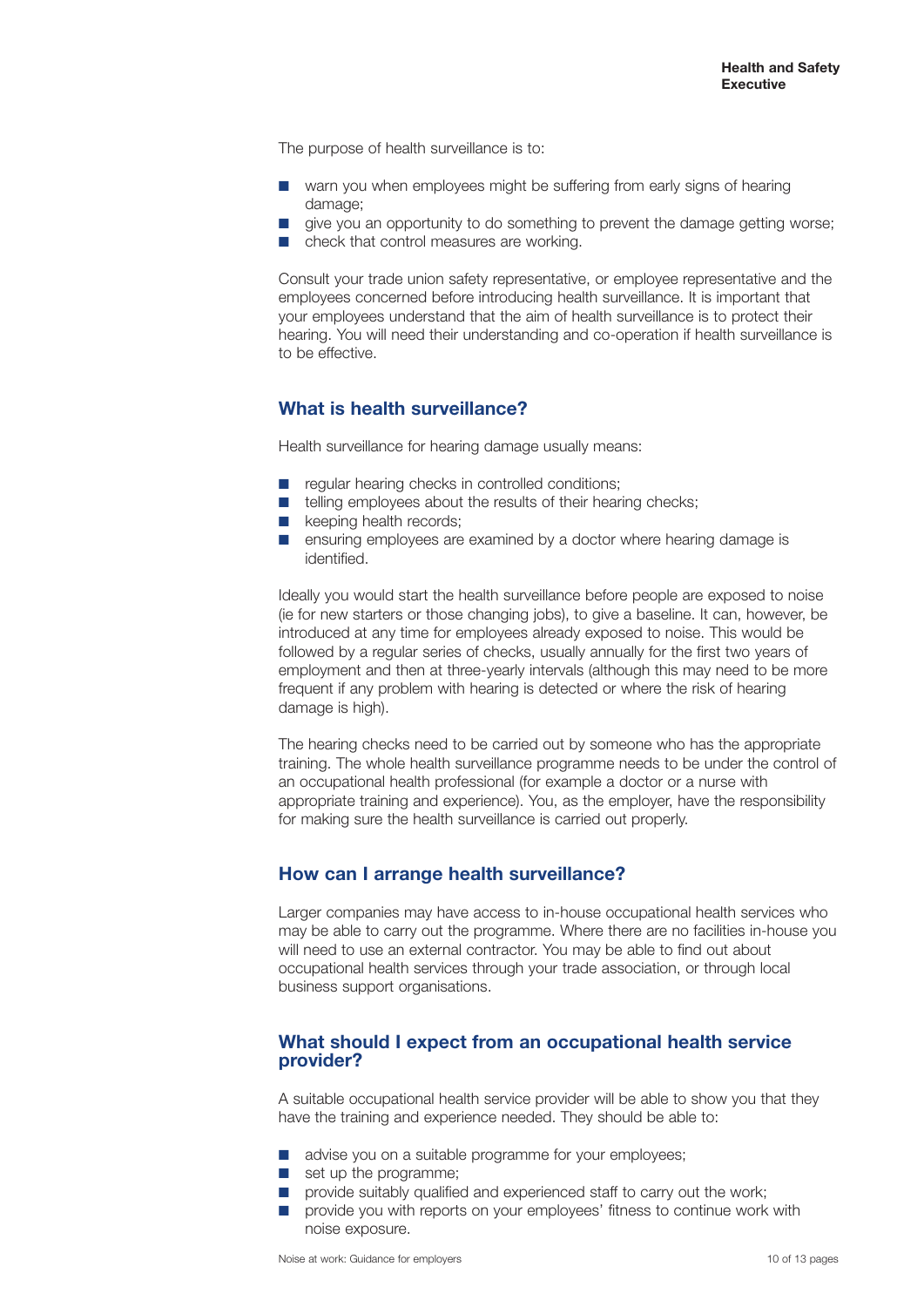### **What do I have to do with the results of health surveillance?**

Use the results to make sure your employees' hearing is being protected. You will need to:

- keep records of the health surveillance and fitness-for-work advice provided for each employee (but not the confidential medical records which are kept by the doctor). A health and safety inspector can ask to see the health records as part of their checks that you are complying with the Regulations;
- make employees' records available to them:
- act upon any recommendations made by the occupational health service provider about employees' continued exposure to noise;
- **■** use the results to review and, if necessary, revise your risk assessment and your plans to control risks.

Analysing the results of your health surveillance for groups of workers can give you an insight into how well your programme to control noise risks is working. Use the results to target your noise reduction, education and compliance practices more accurately. Make this information available to employee or safety representatives.

### **Remember**

By law, as an employer, you must assess and identify measures to eliminate or reduce risks from exposure to noise so that you can protect the hearing of your employees.

Where the risks are low, the actions you take may be simple and inexpensive, but where the risks are high, you should manage them using a prioritised noise-control action plan.

Where required, ensure that:

- hearing protection is provided and used;
- any other controls are properly used; and
- you provide information, training and health surveillance.

Review what you are doing if anything changes that may affect the noise exposures where you work. Look at HSE's noise website: www.hse.gov.uk/noise for more information.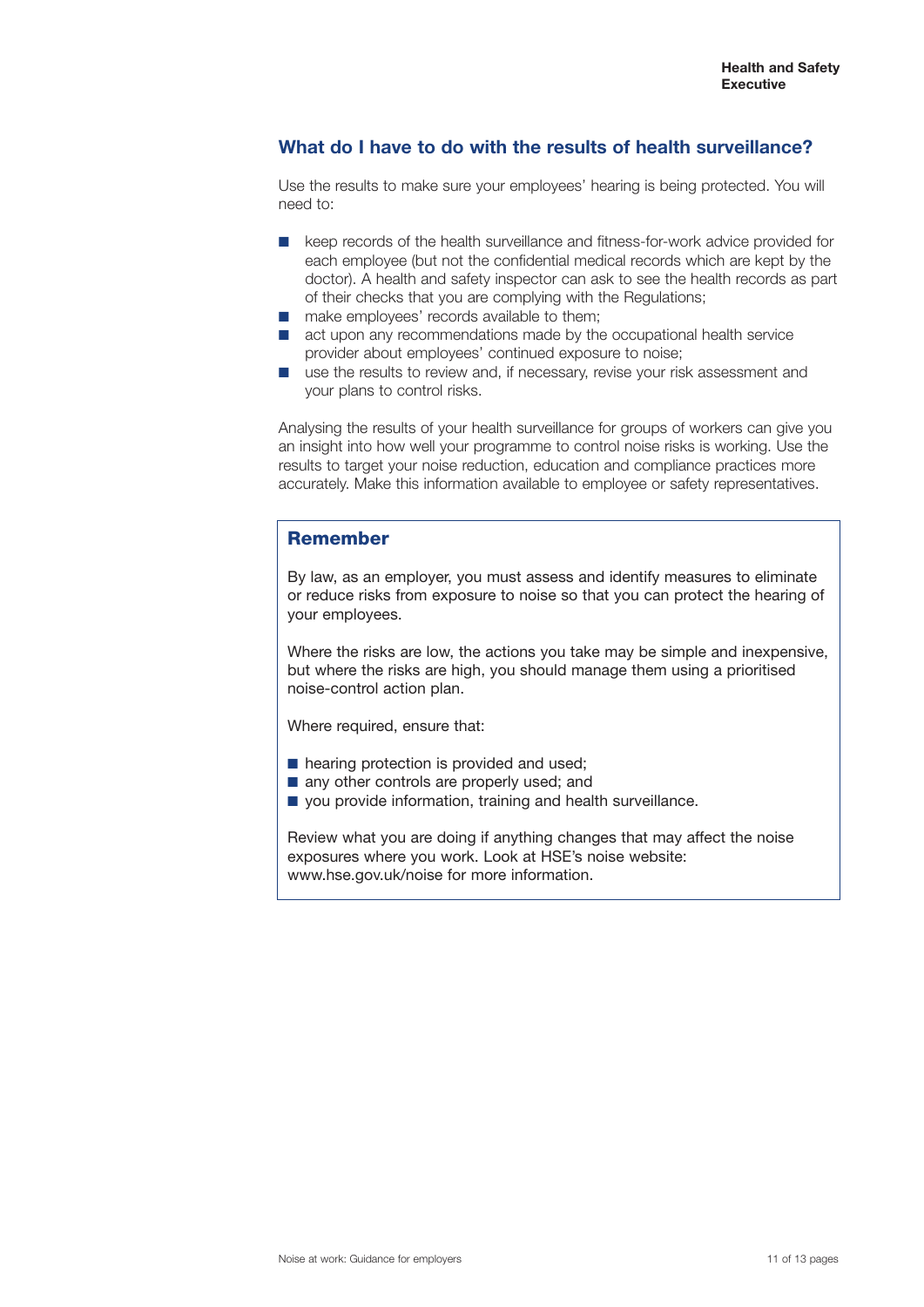### Further information

HSE priced and free publications are available by mail order from HSE Books, PO Box 1999, Sudbury, Suffolk CO10 2WA Tel: 01787 881165 Fax: 01787 313995 Website: www.hsebooks.co.uk (HSE priced publications are also available from bookshops and free leaflets can be downloaded from HSE's website: www.hse.gov.uk.)

For information about health and safety ring HSE's Infoline Tel: 0845 345 0055 Fax: 0845 408 9566 Textphone: 0845 408 9577 e-mail: hse.infoline@natbrit.com or write to HSE Information Services, Caerphilly Business Park, Caerphilly CF83 3GG.

**This leaflet contains notes on good practice which are not compulsory but which you may find helpful in considering what you need to do.**

This leaflet is available in priced packs of 10 from HSE Books, ISBN 978 0 7176 6165 7. Single free copies are also available from HSE Books.

© *Crown copyright* This publication may be freely reproduced, except for advertising, endorsement or commercial purposes. First published 10/05. Please acknowledge the source as HSE.